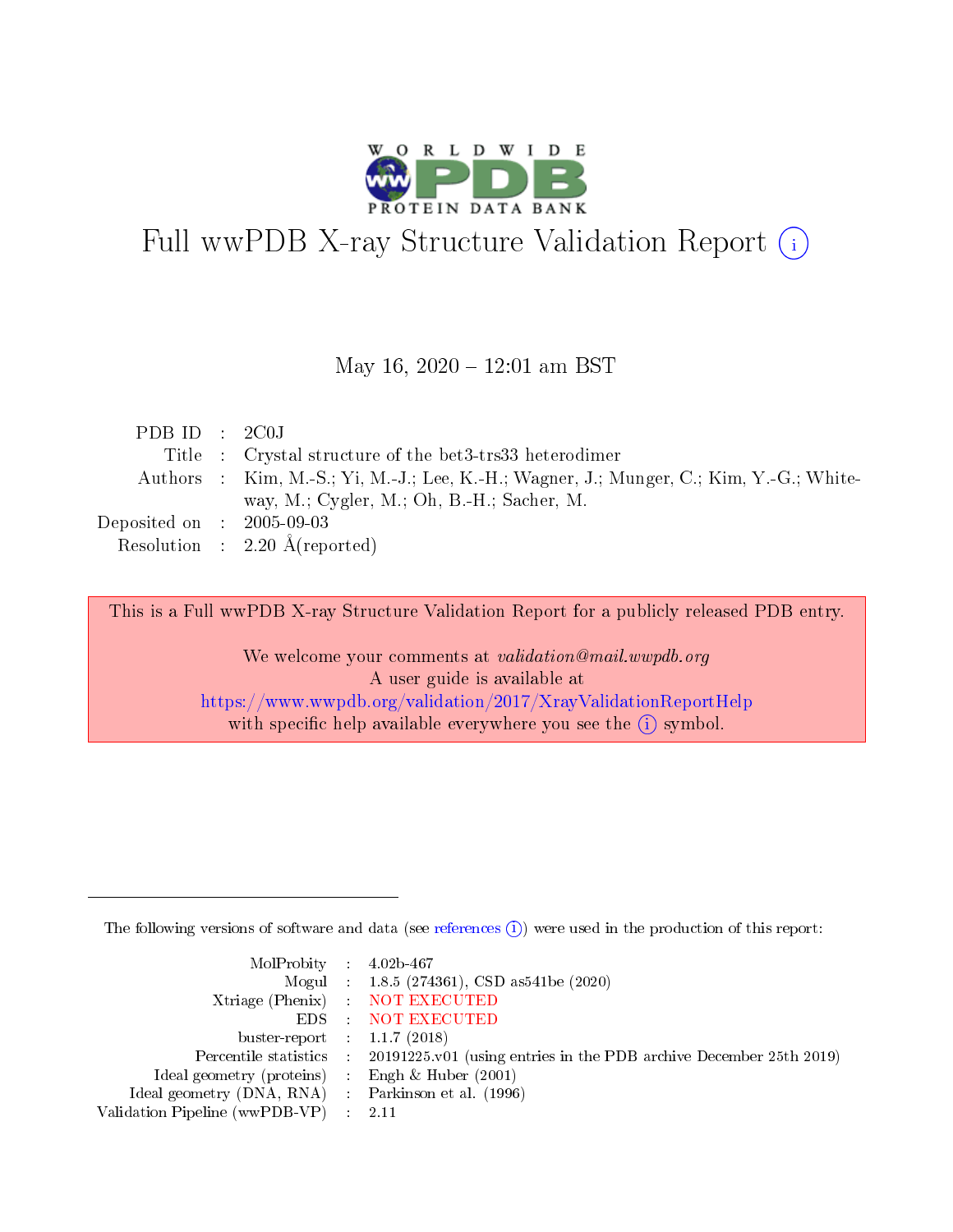# 1 [O](https://www.wwpdb.org/validation/2017/XrayValidationReportHelp#overall_quality)verall quality at a glance  $(i)$

The following experimental techniques were used to determine the structure: X-RAY DIFFRACTION

The reported resolution of this entry is 2.20 Å.

Percentile scores (ranging between 0-100) for global validation metrics of the entry are shown in the following graphic. The table shows the number of entries on which the scores are based.



| Metric                | Whole archive<br>(# $\rm{Entries}$ ) | Similar resolution<br>$(\#\text{Entries}, \text{resolution range}(\text{\AA}))$ |
|-----------------------|--------------------------------------|---------------------------------------------------------------------------------|
| Clashscore            | 141614                               | $5594(2.20-2.20)$                                                               |
| Ramachandran outliers | 138981                               | $5503(2.20-2.20)$                                                               |
| Sidechain outliers    | 138945                               | $5504(2.20-2.20)$                                                               |

The table below summarises the geometric issues observed across the polymeric chains and their fit to the electron density. The red, orange, yellow and green segments on the lower bar indicate the fraction of residues that contain outliers for  $\geq=3$ , 2, 1 and 0 types of geometric quality criteria respectively. A grey segment represents the fraction of residues that are not modelled. The numeric value for each fraction is indicated below the corresponding segment, with a dot representing fractions  $\leq=5\%$ 

Note EDS was not executed.

| Mol | $\Gamma$ Chain $\mid$ Length | Quality of chain |     |     |     |  |  |
|-----|------------------------------|------------------|-----|-----|-----|--|--|
|     | 161                          | 77%              |     | 21% |     |  |  |
|     | $160\,$                      | 65%              | 21% |     | 11% |  |  |

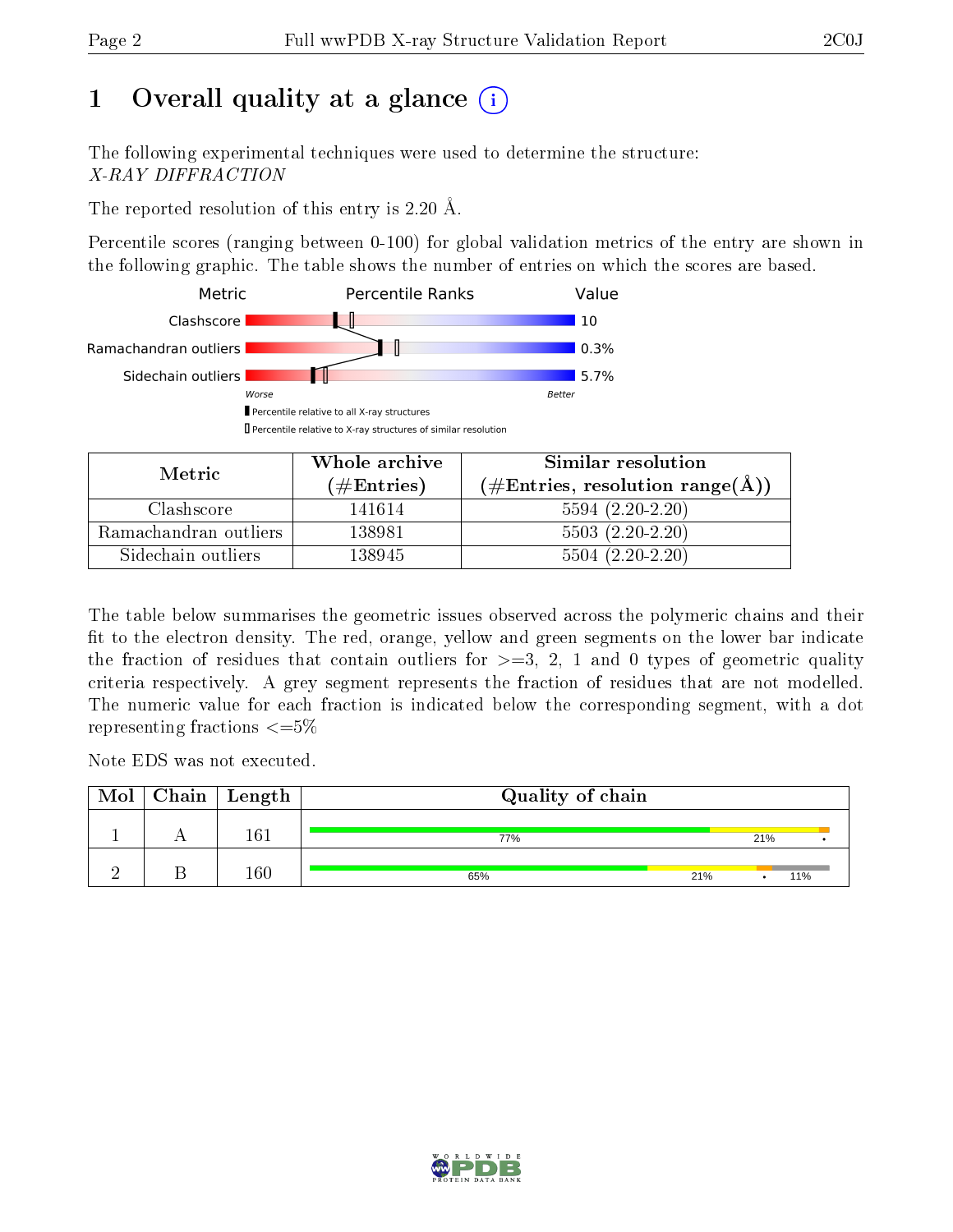# 2 Entry composition (i)

There are 4 unique types of molecules in this entry. The entry contains 2486 atoms, of which 0 are hydrogens and 0 are deuteriums.

In the tables below, the ZeroOcc column contains the number of atoms modelled with zero occupancy, the AltConf column contains the number of residues with at least one atom in alternate conformation and the Trace column contains the number of residues modelled with at most 2 atoms.

 Molecule 1 is a protein called TRAFFICKING PROTEIN PARTICLE COMPLEX SUB-UNIT 3.

| Mol | $\cap$ hain $\perp$ | $\,$ Residues | $\rm{Atoms}$        |     |     | ZeroOcc   AltConf   Trace |  |  |  |
|-----|---------------------|---------------|---------------------|-----|-----|---------------------------|--|--|--|
|     |                     | 161           | $\rm Total$<br>1278 | 807 | 216 | -247                      |  |  |  |

• Molecule 2 is a protein called R32611 2.

| Mol | Chain $\sqrt{\text{Residues}}$ | Atoms                  |     |     | ZeroOcc   AltConf   Trace |  |  |  |
|-----|--------------------------------|------------------------|-----|-----|---------------------------|--|--|--|
|     | 143                            | $_{\rm Total}$<br>1124 | 734 | 183 | <b>200</b>                |  |  |  |

• Molecule 3 is PALMITIC ACID (three-letter code: PLM) (formula:  $C_{16}H_{32}O_2$ ).



|  | $\parallel$ Mol $\parallel$ Chain $\parallel$ Residues $\perp$ | Atoms   |  | $\mid$ ZeroOcc $\mid$ AltConf $\mid$ |  |  |
|--|----------------------------------------------------------------|---------|--|--------------------------------------|--|--|
|  |                                                                | Total C |  |                                      |  |  |

• Molecule 4 is water.

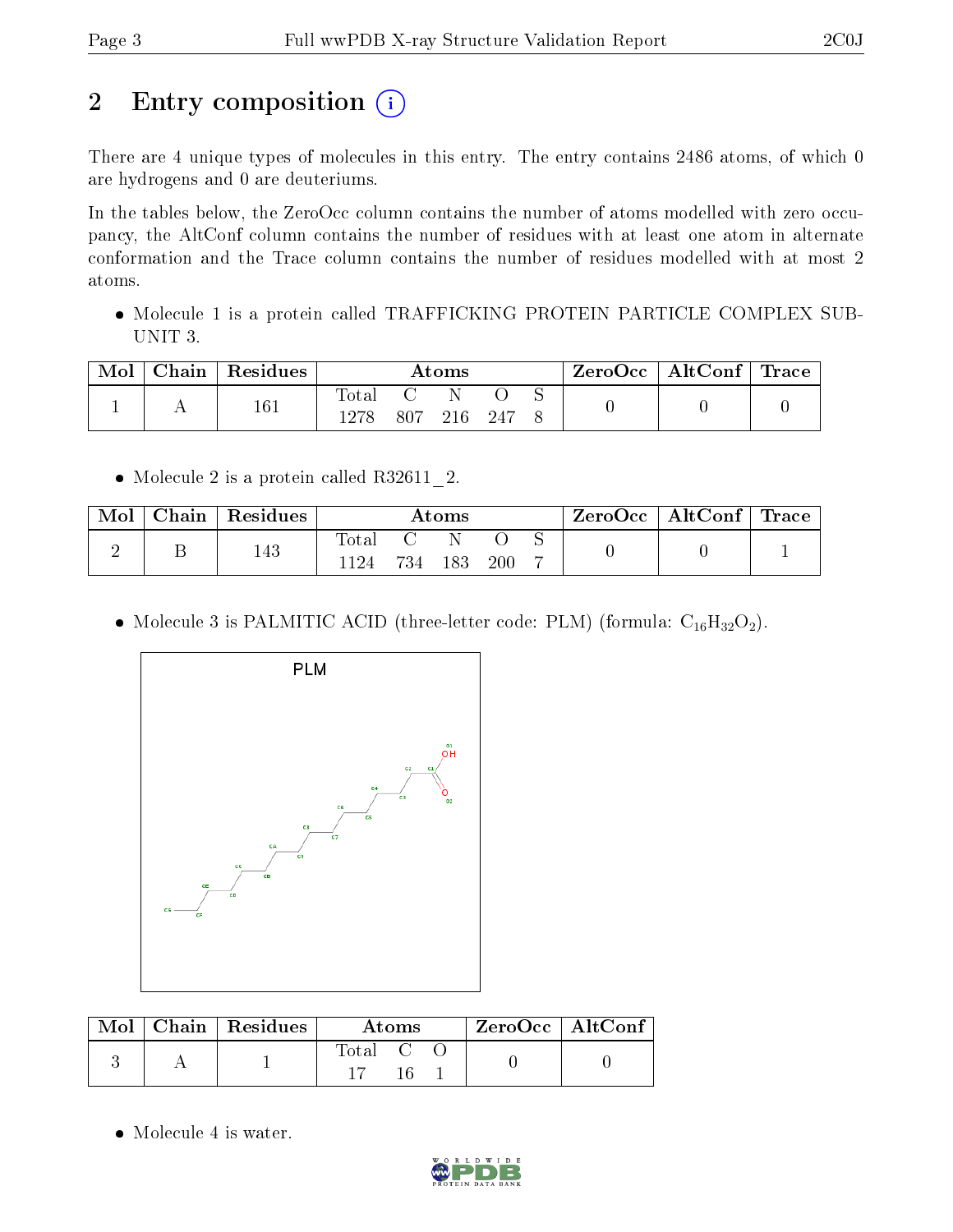|  | $\text{Mol}$   Chain   Residues | Atoms            | ZeroOcc   AltConf |
|--|---------------------------------|------------------|-------------------|
|  | 37                              | Total O<br>37 37 |                   |
|  | 30                              | Total O          |                   |

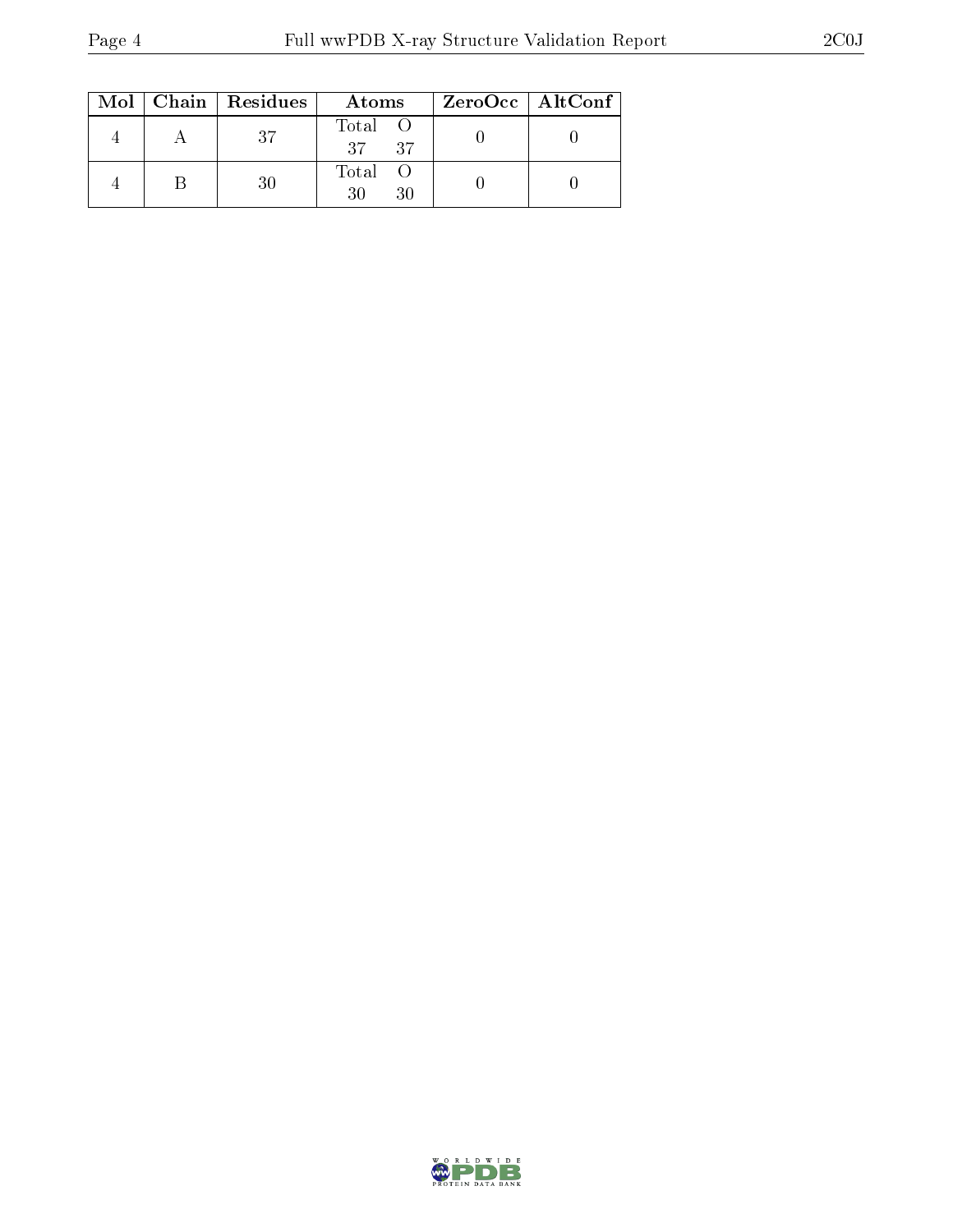### 3 Residue-property plots  $(i)$

These plots are drawn for all protein, RNA and DNA chains in the entry. The first graphic for a chain summarises the proportions of the various outlier classes displayed in the second graphic. The second graphic shows the sequence view annotated by issues in geometry. Residues are colorcoded according to the number of geometric quality criteria for which they contain at least one outlier: green  $= 0$ , yellow  $= 1$ , orange  $= 2$  and red  $= 3$  or more. Stretches of 2 or more consecutive residues without any outlier are shown as a green connector. Residues present in the sample, but not in the model, are shown in grey.

Note EDS was not executed.

• Molecule 1: TRAFFICKING PROTEIN PARTICLE COMPLEX SUBUNIT 3



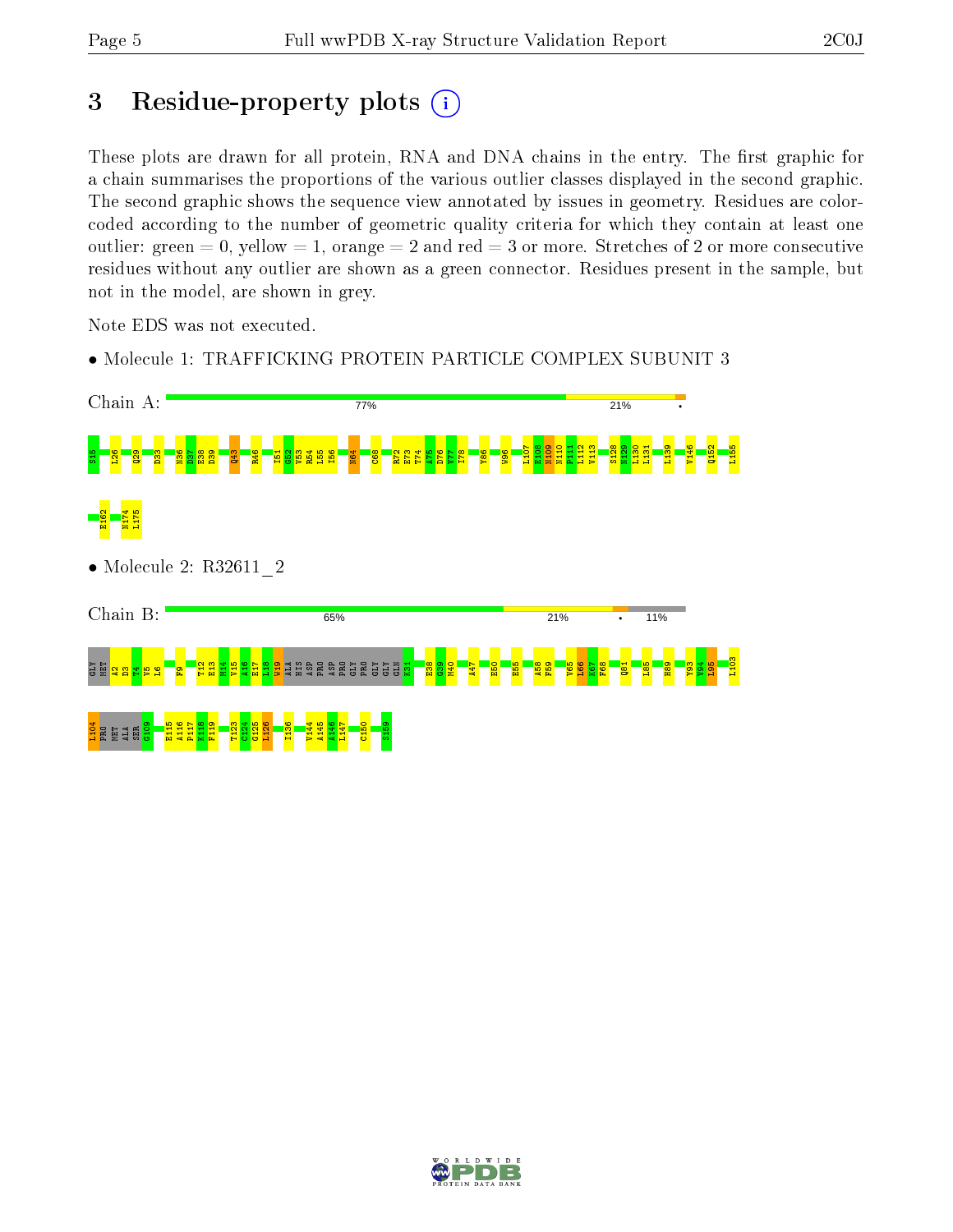# 4 Data and refinement statistics  $(i)$

Xtriage (Phenix) and EDS were not executed - this section is therefore incomplete.

| Property                               | Value                                           | Source    |  |
|----------------------------------------|-------------------------------------------------|-----------|--|
| Space group                            | P 21 21 21                                      | Depositor |  |
| Cell constants                         | 70.52Å<br>88.97Å<br>52.88Å                      | Depositor |  |
| a, b, c, $\alpha$ , $\beta$ , $\gamma$ | $90.00^\circ$<br>$90.00^\circ$<br>$90.00^\circ$ |           |  |
| Resolution $(A)$                       | 10.00<br>$-2.20$                                | Depositor |  |
| % Data completeness                    | $92.1(10.00-2.20)$                              | Depositor |  |
| (in resolution range)                  |                                                 |           |  |
| $\mathrm{R}_{merge}$                   | 0.06                                            | Depositor |  |
| $\mathrm{R}_{sym}$                     | (Not available)                                 | Depositor |  |
| Refinement program                     | <b>CNS 1.1</b>                                  | Depositor |  |
| $R, R_{free}$                          | 0.237<br>0.219<br>$\mathbf{A}$                  | Depositor |  |
| Estimated twinning fraction            | No twinning to report.                          | Xtriage   |  |
| Total number of atoms                  | 2486                                            | wwPDB-VP  |  |
| Average B, all atoms $(A^2)$           | 30.0                                            | wwPDB-VP  |  |

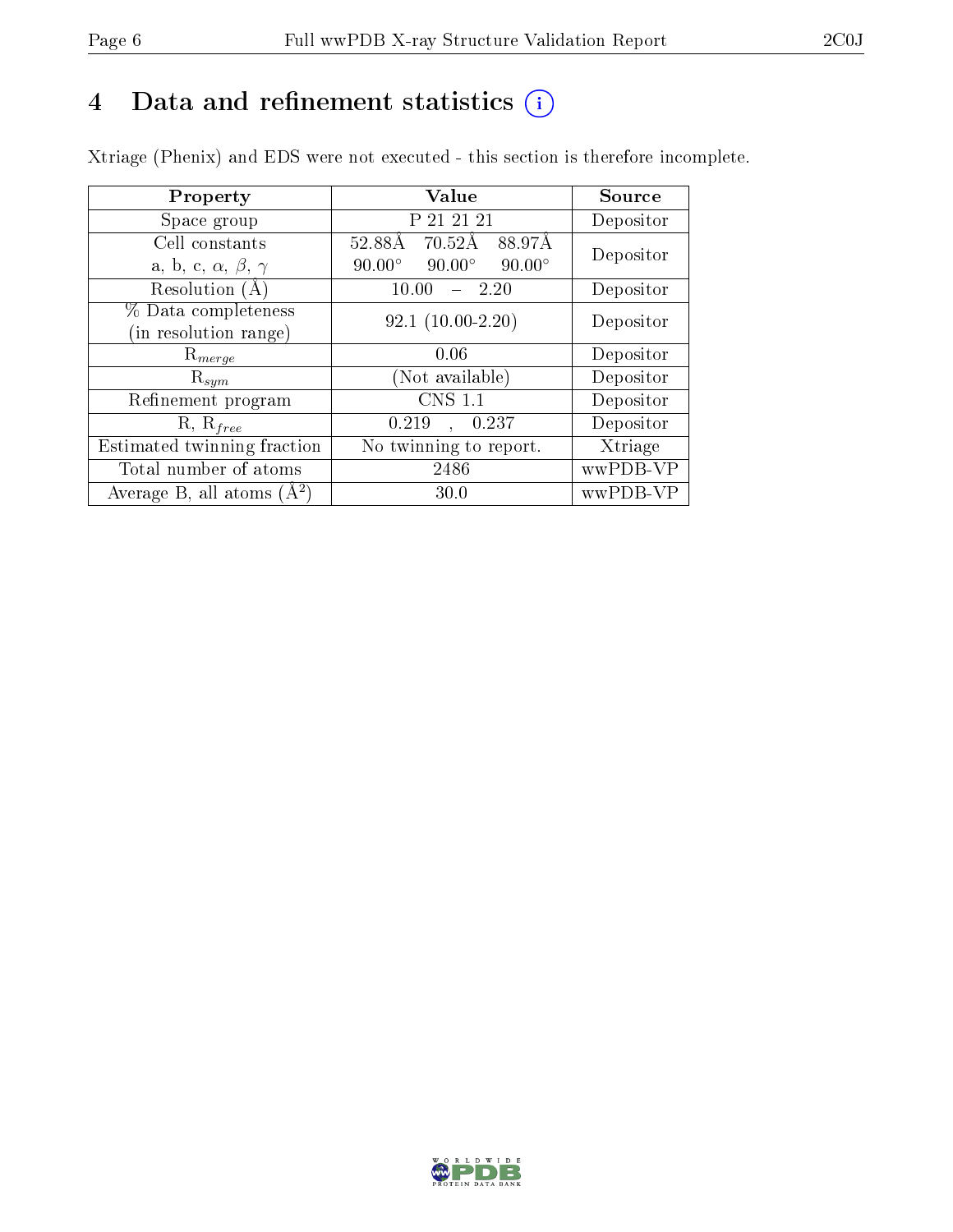# 5 Model quality  $(i)$

### 5.1 Standard geometry  $(i)$

Bond lengths and bond angles in the following residue types are not validated in this section: PLM

The Z score for a bond length (or angle) is the number of standard deviations the observed value is removed from the expected value. A bond length (or angle) with  $|Z| > 5$  is considered an outlier worth inspection. RMSZ is the root-mean-square of all Z scores of the bond lengths (or angles).

| Mol      | Chain |      | Bond lengths | Bond angles |             |  |
|----------|-------|------|--------------|-------------|-------------|--|
|          |       | RMSZ | $\# Z  > 5$  | RMSZ        | $\# Z  > 5$ |  |
|          |       | 0.40 | 0/1298       | 0.58        | 0/1754      |  |
| $\Omega$ | R     | 0.43 | 0/1145       | 0.61        | 0/1548      |  |
| ΔH       | All   | 0.42 | 0/2443       | 0.59        | 0/3302      |  |

There are no bond length outliers.

There are no bond angle outliers.

There are no chirality outliers.

There are no planarity outliers.

#### $5.2$  Too-close contacts  $(i)$

In the following table, the Non-H and H(model) columns list the number of non-hydrogen atoms and hydrogen atoms in the chain respectively. The H(added) column lists the number of hydrogen atoms added and optimized by MolProbity. The Clashes column lists the number of clashes within the asymmetric unit, whereas Symm-Clashes lists symmetry related clashes.

|   |      |      |    | Mol   Chain   Non-H   H(model)   H(added)   Clashes   Symm-Clashes |
|---|------|------|----|--------------------------------------------------------------------|
|   | 1278 | 1263 | 28 |                                                                    |
|   | 1124 | 1148 |    |                                                                    |
| ച |      |      |    |                                                                    |
|   | 27   |      |    |                                                                    |
|   | 30   |      |    |                                                                    |
|   | 2486 | 2442 |    |                                                                    |

The all-atom clashscore is defined as the number of clashes found per 1000 atoms (including hydrogen atoms). The all-atom clashscore for this structure is 10.

All (49) close contacts within the same asymmetric unit are listed below, sorted by their clash magnitude.

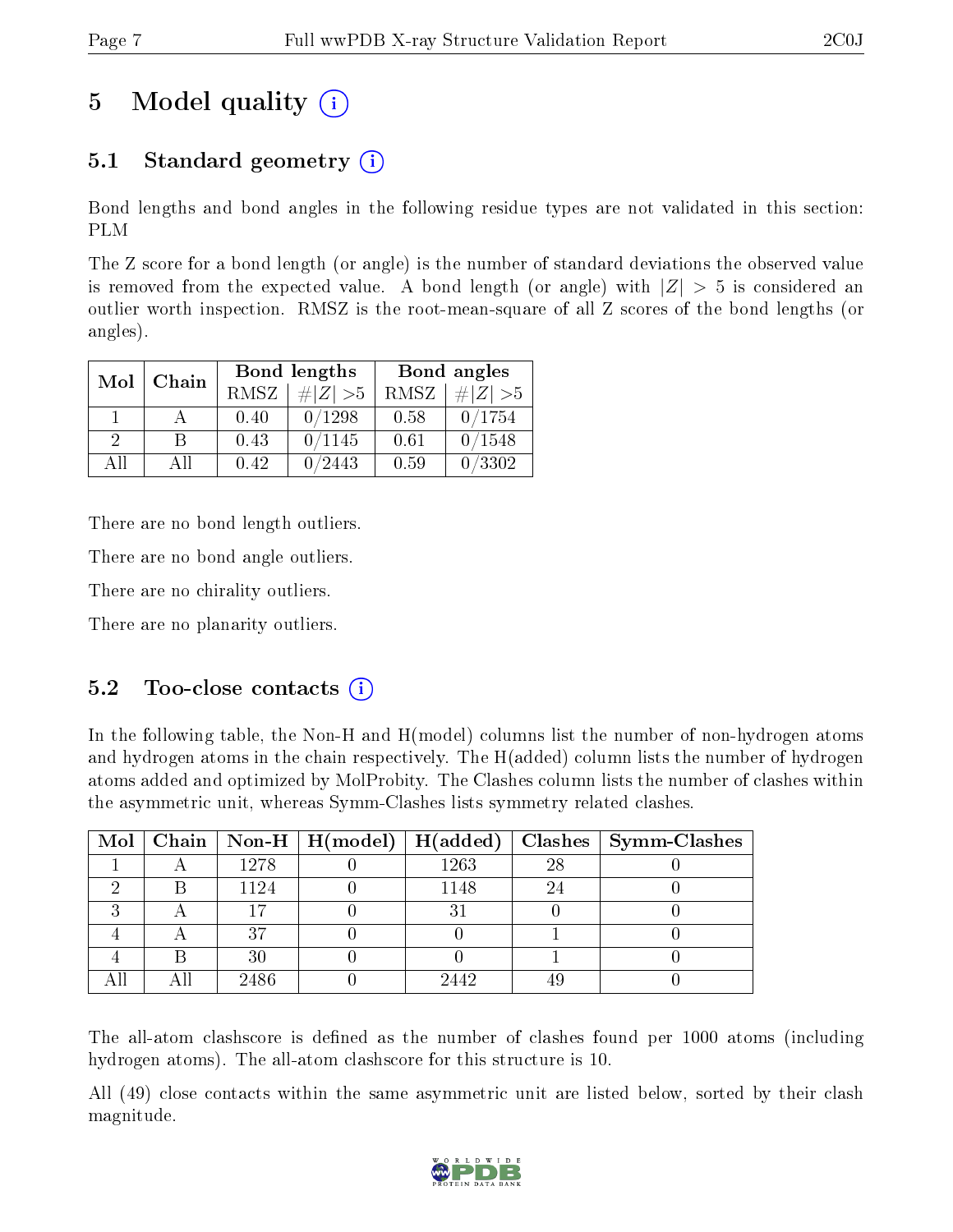| Atom-1                     | Atom-2               | Interatomic    | Clash             |
|----------------------------|----------------------|----------------|-------------------|
|                            |                      | distance $(A)$ | overlap $(A)$     |
| 1:A:36:ASN:HD21            | 1: A:38: GLU:HB2     | 1.41           | 0.83              |
| 1:A:152:GLN:HB2            | 1:A:162:GLU:HB3      | 1.74           | 0.70              |
| 1: A:72: ARG: HA           | 1: A:96:TRP:CH2      | 2.26           | 0.69              |
| 1:A:175:LEU:HD23           | 1:A:175:LEU:O        | 1.92           | 0.69              |
| 2:B:85:LEU:HD13            | 2:B:95:LEU:HD22      | 1.76           | 0.67              |
| 1:A:139:LEU:HD12           | 1: A:146: VAL:HG21   | 1.75           | 0.67              |
| 1:A:72:ARG:HA              | 1: A:96:TRP:HH2      | 1.62           | 0.65              |
| 1:A:55:LEU:HD11            | 1: A:86: TYR: CE2    | 2.32           | 0.65              |
| 1:A:174:ASN:O              | 1:A:175:LEU:HB3      | 1.98           | 0.62              |
| 2:B:55:GLU:H               | 2:B:55:GLU:CD        | 2.07           | 0.58              |
| 1: A:36: ASN:ND2           | 1: A:38: GLU:HB2     | 2.16           | 0.58              |
| 1:A:139:LEU:CD1            | 1:A:146:VAL:HG21     | 2.33           | 0.58              |
| 2:B:65:VAL:HG11            | 2:B:136:ILE:HD12     | 1.85           | 0.57              |
| 2:B:12:THR:O               | 2: B: 15: VAL:HG12   | 2.05           | 0.56              |
| 1:A:109:ASN:C              | 1:A:109:ASN:HD22     | 2.10           | 0.55              |
| 2:B:66:LEU:HD22            | 2: B: 93: TYR: CG    | 2.44           | 0.53              |
| 1:A:51:ILE:HG13            | 2:B:13:GLU:HG3       | 1.91           | $\overline{0.52}$ |
| 1:A:36:ASN:HB3             | 1: A:39: ASP:OD2     | 2.10           | 0.51              |
| 2:B:47:ALA:O               | 2:B:50:GLU:HB3       | 2.10           | 0.51              |
| 1:A:43:GLN:CD              | 1: A:46: ARG:HH12    | 2.13           | 0.51              |
| 1: A:112: LEU: HB2         | 1:A:128:SER:OG       | 2.12           | 0.49              |
| 1: A:68: CYS:SG            | 1:A:73:GLU:HG3       | 2.52           | 0.49              |
| 2:B:144:VAL:HG11           | 2:B:147:LEU:HD23     | 1.94           | 0.49              |
| 1: A: 107: LEU: HD12       | 1:A:107:LEU:N        | 2.28           | 0.49              |
| 2:B:144:VAL:HG11           | 2:Bi:147:LEU:CD2     | 2.43           | 0.49              |
| 1:A:113:VAL:HB             | 1: A: 155: LEU: HD11 | 1.95           | 0.48              |
| 1: A:53:VAL:O              | 1:A:56:ILE:HG22      | 2.13           | 0.48              |
| 2:B:89:HIS:HB3             | 4:B:2015:HOH:O       | 2.13           | 0.48              |
| 2:B:3:ASP:OD1              | 2:B:5:VAL:HG22       | 2.12           | 0.48              |
| 2:B:95:LEU:HD23            | 2:B:95:LEU:N         | 2.28           | 0.48              |
| 2: B: 15: VAL:HGI1         | 2:B:119:PHE:CE2      | 2.49           | 0.47              |
| 2:B:103:LEU:O              | 2: B: 104: LEU: C    | 2.53           | 0.46              |
| 1:A:43:GLN:OE1             | 1: A:46: ARG: NH2    | 2.44           | 0.46              |
| 2: B:65:VAL:O              | 2:B:68:PHE:HB3       | 2.16           | 0.45              |
| 2: B: 19: TRP:N            | 2: B: 19: TRP: CE3   | 2.84           | 0.45              |
| 1: A:29: GLN:NE2           | 1:A:33:ASP:OD1       | 2.50           | 0.44              |
| 2:B:123:THR:HA             | 2:B:126:LEU:HB2      | 2.00           | 0.43              |
| $1:A:174:A\overline{SN:O}$ | 1:A:175:LEU:CB       | 2.66           | 0.43              |
| 1: A:54: ARG:HD3           | 4:A:2008:HOH:O       | 2.17           | 0.43              |
| 2:B:116:ALA:N              | 2:Bi:117:PRO:CD      | 2.82           | 0.43              |
| 1:A:55:LEU:HD13            | 2:B:9:PHE:CE1        | 2.55           | 0.42              |
| 2:B:38:GLU:OE2             | 2:B:125:GLY:HA2      | 2.20           | 0.42              |

Continued on next page...

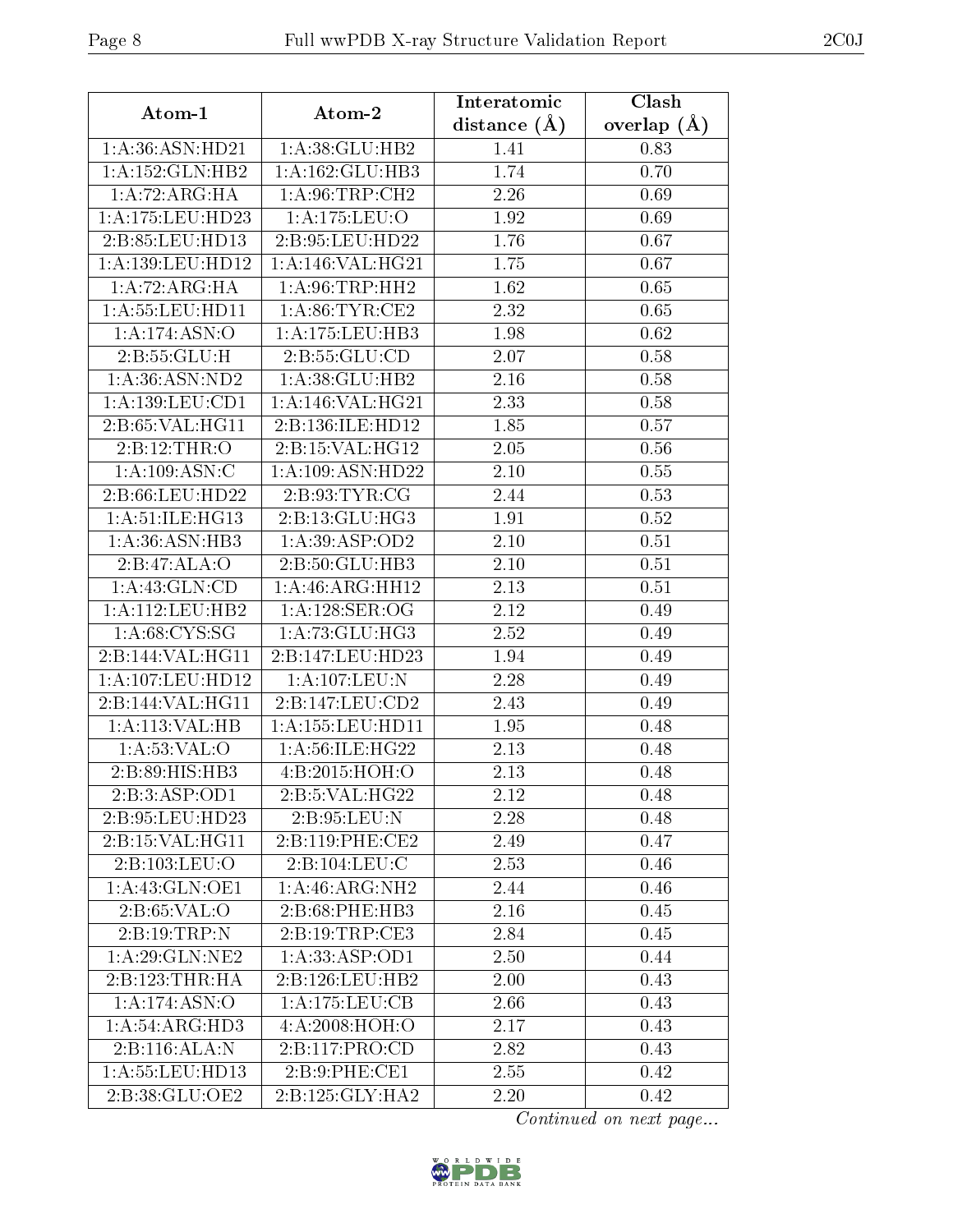| Atom-1           | Atom-2          | Interatomic<br>distance $(A)$ | Clash<br>overlap |
|------------------|-----------------|-------------------------------|------------------|
| 2:B:103:LEU:HD11 | 2:B:150:CYS:SG  | 2.60                          | 0.41             |
| 1:A:43:GLN:OE1   | 1:A:46:ARG:NH1  | 2.53                          | 0.41             |
| 1: A:26:LEU:HA   | 2:B:40:MET:HE3  | 2.02                          | 0.41             |
| 1:A:64:ASN:HD22  | 1: A:64: ASN:HA | 1.66                          | 0.41             |
| 2:B:2:ALA:HB1    | 2:B:6:LEU:HD12  | 2.03                          | 0.41             |
| 2:B:58:ALA:O     | 2:B:59:PHE:HB2  | 2.22                          | 0.40             |
| 1: A:74:THR:O    | 1:A:78:ILE:HG13 | 2.22                          | 0.40             |

Continued from previous page...

There are no symmetry-related clashes.

#### 5.3 Torsion angles (i)

#### 5.3.1 Protein backbone  $(i)$

In the following table, the Percentiles column shows the percent Ramachandran outliers of the chain as a percentile score with respect to all X-ray entries followed by that with respect to entries of similar resolution.

The Analysed column shows the number of residues for which the backbone conformation was analysed, and the total number of residues.

| Mol | Chain | Analysed                      | Favoured |            | $\mid$ Allowed $\mid$ Outliers | Percentiles     |    |
|-----|-------|-------------------------------|----------|------------|--------------------------------|-----------------|----|
|     |       | $159/161(99\%)$   155 (98\%)  |          | $4(2\%)$   |                                | $100$   $100$   |    |
|     |       | $137/160$ (86\%)   129 (94\%) |          | 7(5%)      | $1(1\%)$                       | 22 <sub>1</sub> | 22 |
| All | All   | $296/321(92\%)$   284 (96\%)  |          | 11 $(4\%)$ | $1(0\%)$                       | 41              | 46 |

All (1) Ramachandran outliers are listed below:

| Mol | Chain : | Res | $\mathbf{p}$ |  |
|-----|---------|-----|--------------|--|
|     |         |     |              |  |

#### 5.3.2 Protein sidechains  $\left( \widehat{\mathbf{i}} \right)$

In the following table, the Percentiles column shows the percent sidechain outliers of the chain as a percentile score with respect to all X-ray entries followed by that with respect to entries of similar resolution.

The Analysed column shows the number of residues for which the sidechain conformation was analysed, and the total number of residues.

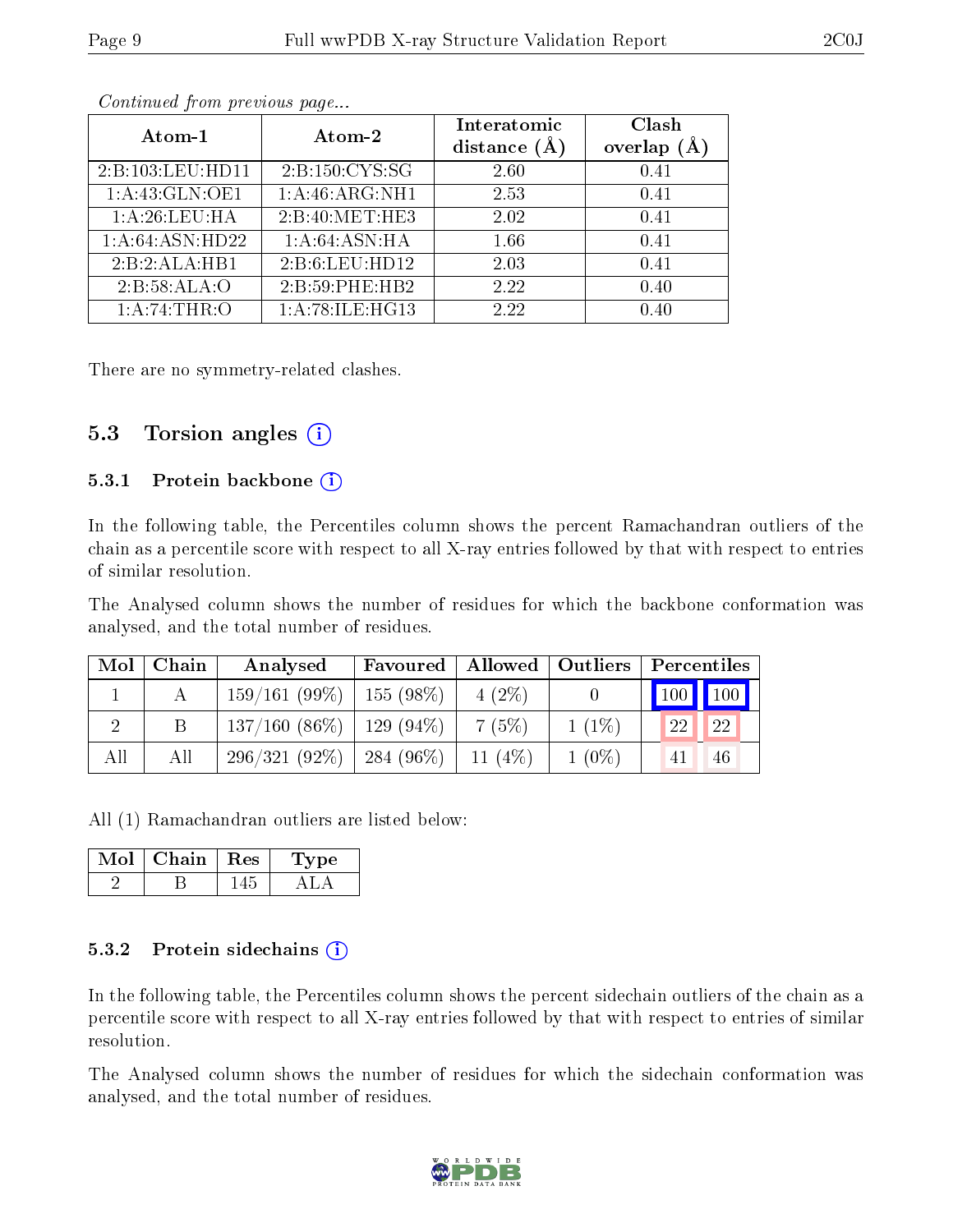| Mol | Chain | Analysed          | Outliers<br>Rotameric |           | Percentiles  |  |  |
|-----|-------|-------------------|-----------------------|-----------|--------------|--|--|
|     |       | $141/141$ (100\%) | 134 (95%)             | 7(5%)     | 30<br>24     |  |  |
|     | В     | $122/134(91\%)$   | 114 (93%)             | 8(7%)     | 19<br>$16^+$ |  |  |
| All | All   | $263/275(96\%)$   | 248 $(94\%)$          | $15(6\%)$ | 20<br>24     |  |  |

All (15) residues with a non-rotameric sidechain are listed below:

| Mol            | Chain              | Res | Type                 |
|----------------|--------------------|-----|----------------------|
| $\mathbf{1}$   | А                  | 43  | <b>GLN</b>           |
| $\mathbf{1}$   | $\bf{A}$           | 64  | <b>ASN</b>           |
| $\mathbf{1}$   | $\overline{\rm A}$ | 76  | <b>ASP</b>           |
| $\mathbf{1}$   | A                  | 109 | <b>ASN</b>           |
| $\mathbf{1}$   | $\boldsymbol{A}$   | 110 | <b>ASN</b>           |
| $\overline{1}$ | $\overline{\rm A}$ | 130 | LEU                  |
| $\mathbf{1}$   | A                  | 131 | LEU                  |
| $\overline{2}$ | B                  | 17  | GLU                  |
| $\overline{2}$ | B                  | 19  | TRP                  |
| $\overline{2}$ | Β                  | 66  | <b>LEU</b>           |
| $\overline{2}$ | Β                  | 81  | <b>GLN</b>           |
| $\overline{2}$ | B                  | 95  | LEU                  |
| $\overline{2}$ | Β                  | 104 | LEU                  |
| $\overline{2}$ | В                  | 115 | $\operatorname{GLU}$ |
| $\overline{2}$ | В                  | 126 | LEU                  |

Some sidechains can be flipped to improve hydrogen bonding and reduce clashes. All (8) such sidechains are listed below:

| Mol            | Chain | Res | Type       |
|----------------|-------|-----|------------|
|                |       | 29  | <b>GLN</b> |
|                |       | 36  | <b>ASN</b> |
|                |       | 64  | <b>ASN</b> |
| 1              | A     | 69  | <b>HIS</b> |
| 1              | А     | 109 | <b>ASN</b> |
|                |       | 110 | <b>ASN</b> |
| $\overline{2}$ | В     | 81  | <b>GLN</b> |
| 2              |       | 90  | <b>GLN</b> |

#### 5.3.3 RNA (1)

There are no RNA molecules in this entry.

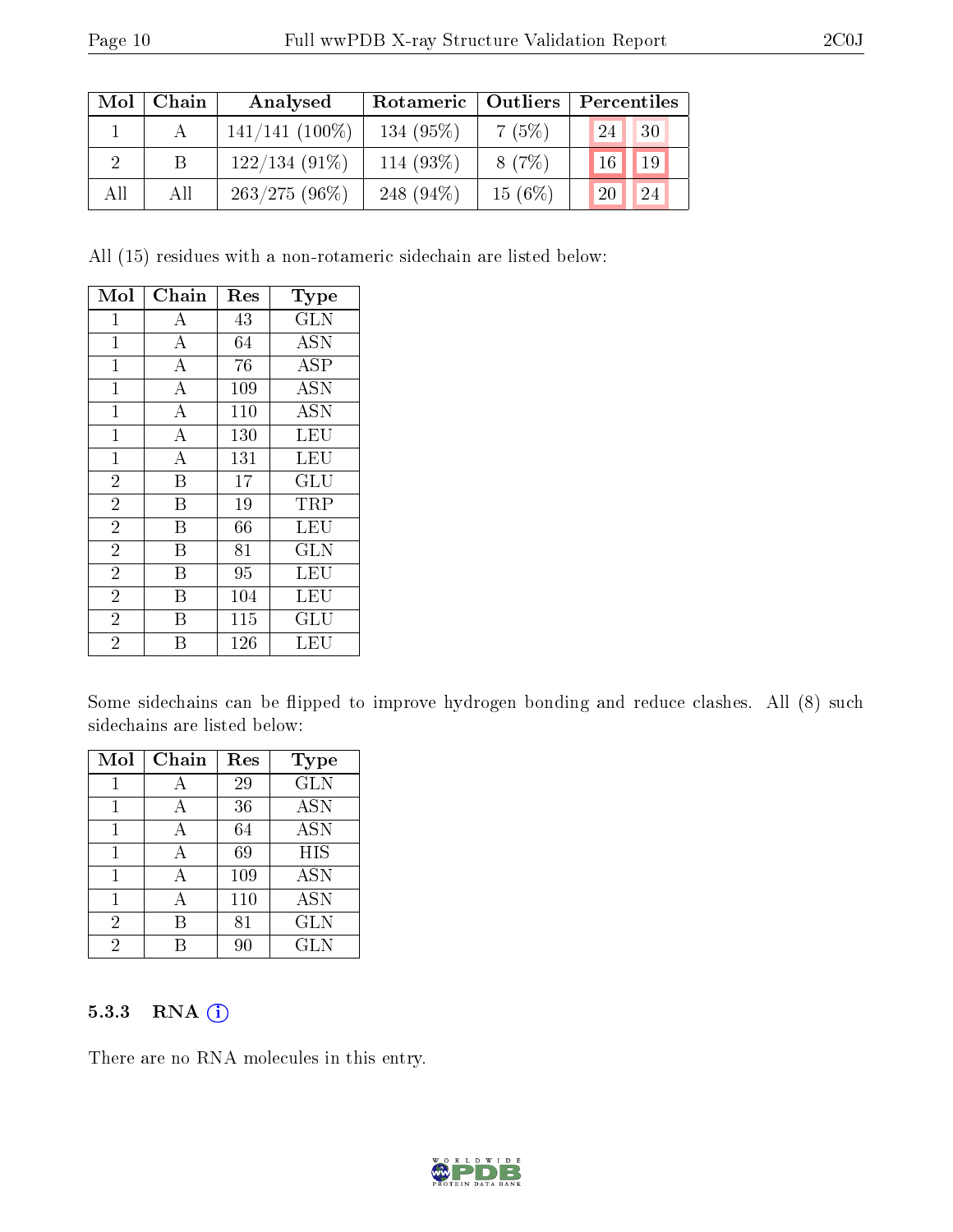#### 5.4 Non-standard residues in protein, DNA, RNA chains (i)

There are no non-standard protein/DNA/RNA residues in this entry.

#### 5.5 Carbohydrates  $(i)$

There are no carbohydrates in this entry.

#### 5.6 Ligand geometry  $(i)$

1 ligand is modelled in this entry.

In the following table, the Counts columns list the number of bonds (or angles) for which Mogul statistics could be retrieved, the number of bonds (or angles) that are observed in the model and the number of bonds (or angles) that are dened in the Chemical Component Dictionary. The Link column lists molecule types, if any, to which the group is linked. The Z score for a bond length (or angle) is the number of standard deviations the observed value is removed from the expected value. A bond length (or angle) with  $|Z| > 2$  is considered an outlier worth inspection. RMSZ is the root-mean-square of all Z scores of the bond lengths (or angles).

|                                                            |  |      | <b>Bond lengths</b><br>$\perp$ Link |            |                                        |                                                      | Bond angles |      |  |
|------------------------------------------------------------|--|------|-------------------------------------|------------|----------------------------------------|------------------------------------------------------|-------------|------|--|
| $\vert$ Mol $\vert$ Type $\vert$ Chain $\vert$ Res $\vert$ |  |      |                                     |            | Counts   RMSZ $\vert \#  Z  > 2 \vert$ | $\vert$ Counts $\vert$ RMSZ $\vert \# \vert Z \vert$ |             |      |  |
| PLM                                                        |  | 1068 |                                     | 16, 16, 17 | 0.94                                   | $1(6\%)$                                             | 15, 15, 17  | 0.53 |  |

In the following table, the Chirals column lists the number of chiral outliers, the number of chiral centers analysed, the number of these observed in the model and the number defined in the Chemical Component Dictionary. Similar counts are reported in the Torsion and Rings columns. '-' means no outliers of that kind were identified.

|            |      | Mol   Type   Chain   Res   Link   Chirals | Torsions   Rings |  |
|------------|------|-------------------------------------------|------------------|--|
| <b>PLM</b> | 1068 |                                           | 6/13/14/15       |  |

All (1) bond length outliers are listed below:

|  |  |                             | Mol   Chain   Res   Type   Atoms   Z   Observed(A)   Ideal(A) |  |
|--|--|-----------------------------|---------------------------------------------------------------|--|
|  |  | $1068$   PLM   O2-C1   3.65 | 1.40                                                          |  |

There are no bond angle outliers.

There are no chirality outliers.

All (6) torsion outliers are listed below:

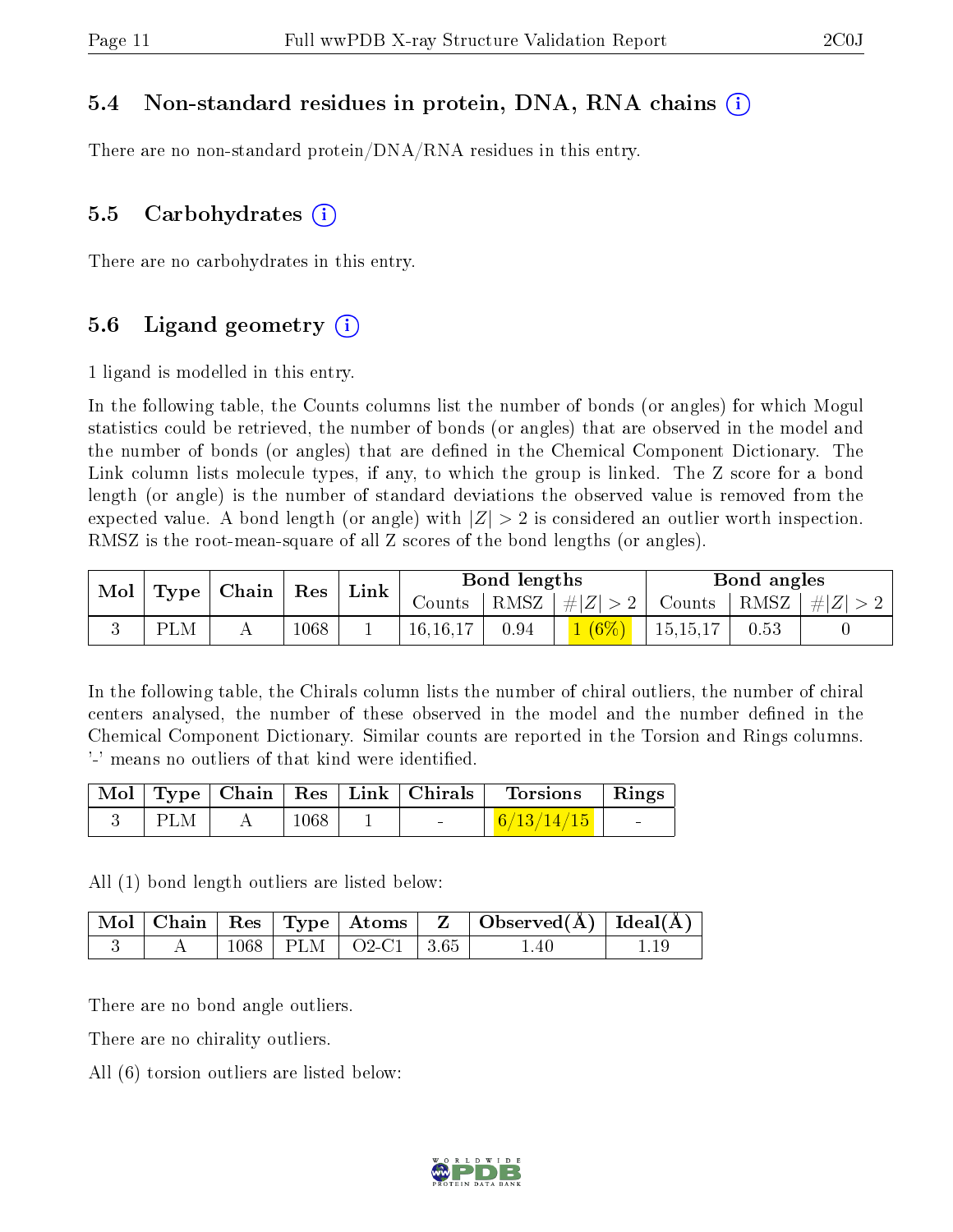| Mol           | Chain | $\operatorname{Res}% \left( \mathcal{N}\right) \equiv\operatorname{Res}(\mathcal{N}_{0})\cap\mathcal{N}_{1}$ | Type       | Atoms                     |
|---------------|-------|--------------------------------------------------------------------------------------------------------------|------------|---------------------------|
| 3             |       | 1068                                                                                                         | <b>PLM</b> | $CA$ - $CB$ - $CC$ - $CD$ |
| $\mathcal{R}$ |       | 1068                                                                                                         | <b>PLM</b> | C6-C7-C8-C9               |
| $\mathcal{R}$ |       | 1068                                                                                                         | <b>PLM</b> | CB-CC-CD-CE               |
| $\mathcal{R}$ |       | 1068                                                                                                         | <b>PLM</b> | $C8$ - $C9$ - $CA$ - $CB$ |
| 3             |       | 1068                                                                                                         | <b>PLM</b> | $C9$ -CA-CB-CC            |
| 3             |       | 1068                                                                                                         | PLM        | $C7-C8-C9-CA$             |

There are no ring outliers.

No monomer is involved in short contacts.

The following is a two-dimensional graphical depiction of Mogul quality analysis of bond lengths, bond angles, torsion angles, and ring geometry for all instances of the Ligand of Interest. In addition, ligands with molecular weight > 250 and outliers as shown on the validation Tables will also be included. For torsion angles, if less then 5% of the Mogul distribution of torsion angles is within 10 degrees of the torsion angle in question, then that torsion angle is considered an outlier. Any bond that is central to one or more torsion angles identified as an outlier by Mogul will be highlighted in the graph. For rings, the root-mean-square deviation (RMSD) between the ring in question and similar rings identified by Mogul is calculated over all ring torsion angles. If the average RMSD is greater than 60 degrees and the minimal RMSD between the ring in question and any Mogul-identied rings is also greater than 60 degrees, then that ring is considered an outlier. The outliers are highlighted in purple. The color gray indicates Mogul did not find sufficient equivalents in the CSD to analyse the geometry.



### 5.7 [O](https://www.wwpdb.org/validation/2017/XrayValidationReportHelp#nonstandard_residues_and_ligands)ther polymers (i)

There are no such residues in this entry.

### 5.8 Polymer linkage issues (i)

There are no chain breaks in this entry.